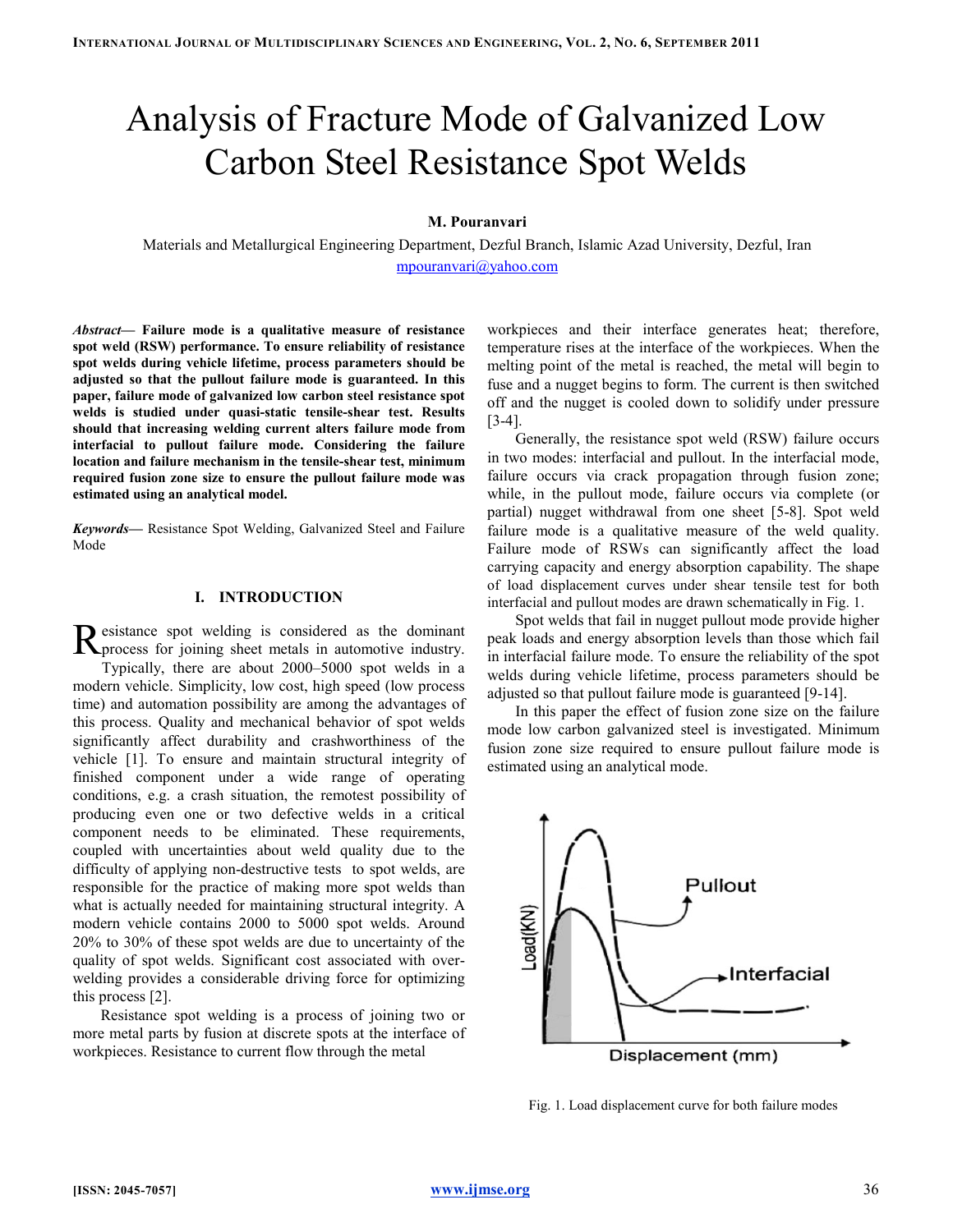INTERNATIONAL JOURNAL OF MULTIDISCIPLINARY SCIENCES AND ENGINEERING, VOL. 2, NO. 6, SEPTEMBER 2011

# II. EXPERIMENTAL PROCEDURE

# III. RESULTS AND DISCUSSION

A1.1 mm thick galvanized low carbon steel sheet were used as the base metal, in this research. The chemical composition of galvanized low carbon steel is given in Table 1. Spot welding was performed using a PLC controlled, 120 kVA AC pedestal type resistance spot welding machine. Welding was conducted using a 45-deg truncated cone RWMA, Class 2 electrode with 6-mm face diameter.

In all of the experiments, electrode pressure and squeeze time were kept constant at 4 bar and 45 cycles, respectively. In fixed welding time of 10 cycles, welding current was changed from 10 kA to 12.5 kA. Moreover, in fixed welding current of 11.5 kA, welding time was changed from 8 to 14 cycles.

The static tensile-shear test samples were prepared according to ANSI/AWS/SAE/D8.9-97 standard [15]. Fig.1 shows the sample dimensions. Tensile-shear tests were performed at a cross head of 2 mm/min with an Instron universal testing machine. Peak was extracted from the load-displacement curve. Failure mode was determined from the failed samples.

For metallographic observation, samples were cut along the center of the spot weld nugget in the direction of the width of sample. Subsequently, standard metallographic procedure was applied for microstructural as well as macrostructural investigations. Optical microscopy was used to examine the microstructures and to measure physical weld attributes. After complete separation in the tensile-shear test, cross section of the samples was examined with optical microscope and failure location was determined. Microhardness test was used to determine the hardness profile in horizontal directions (20µm away from weld centerline), using a 100g load on a Shimadzu microhardness tester.

Samples for metallographic examination were prepared using standard metallography procedure. Optical microscopy was used to examine the microstructures of the joints. Fusion zone size of the spot welds was measured using optical microscope. Microhardness test was used to determine the hardness profile of the joints, using a 100g load on a Shimadzu microhardness tester. The microhardness traverses were performed on a diagonal covering microstructural zones in both sheets. The indentations were spaced 0.3 mm apart.



Fig. 2. Sample dimensions for tensile-shear test

# A. Microstructure and Hardness Profile

Fig. 3 shows a typical macrostructure of a galvanized low carbon steel resistance spot weld. As can be seen, the joint region consists of three distinct structural zones:

 i) Fusion Zone (FZ) or weld nugget which is melted during welding process and is resolidified showing a cast structure. Macrostructure of the weld nugget consists of columnar grains.

 ii) Heat Affected Zone (HAZ) which is not melted but undergoes microstructural changes.

iii) Base Metal (BM).



Fig. 3. A typical macrostructure of low carbon steel resistance spot weld

Fig. 3(a) shows the microstructures of FZ which is mainly consisted of martensite. Despite the low carbon content of the base metal, martensite phase was formed due to high cooling rate of RSW process. Weld fusion zone microstructure of low carbon steel RSWs depends on chemical composition of the sheet and cooling rate. Gould et al. [16] proposed a simple analytical model predicting cooling rate during resistance spot welding. According to this model, cooling rate for 1.1 mm thickness is about  $8000 \text{ Ks}^{-1}$ . Presence of water cooled copper electrodes and their quenching effect as well as short welding cycle can explain high cooling rates of RSW process. For steels, the required critical cooling rate to achieve martensite in the microstructure can be estimated using the following equation [17]:

$$
Log v = 7.42 - 3.13C - 0.71Mn
$$
  
- 0.37 Ni - 0.34Cr - 0.45Mo (1)

Where,  $v$  is the critical cooling rate in  $Kh^{-1}$ . For the investigated steel, the critical cooling rate is about  $2375 \text{ Ks}^{-1}$ . Since the cooling rate exceeds the calculated critical value; therefore, it is expected that the fusion zone microstructure consists of mainly martensite, as it is observed.

Fig. 4(b) shows a typical spot weld hardness profile consisting of three zones: weld nugget, HAZ and base metal. Weld nugget hardness is about 2.4 times the value of base metal, due to martensite formation in this zone. Weld nugget hardness is almost constant, which shows that although cooling rate is not constant throughout the weld nugget, it is fast enough to create a relatively uniform microstructure in this zone. Hardness variation in HAZ is almost linear. HAZ severe microstructure gradient is due to weld cycle thermal gradient which in turn causes high changes in hardness values.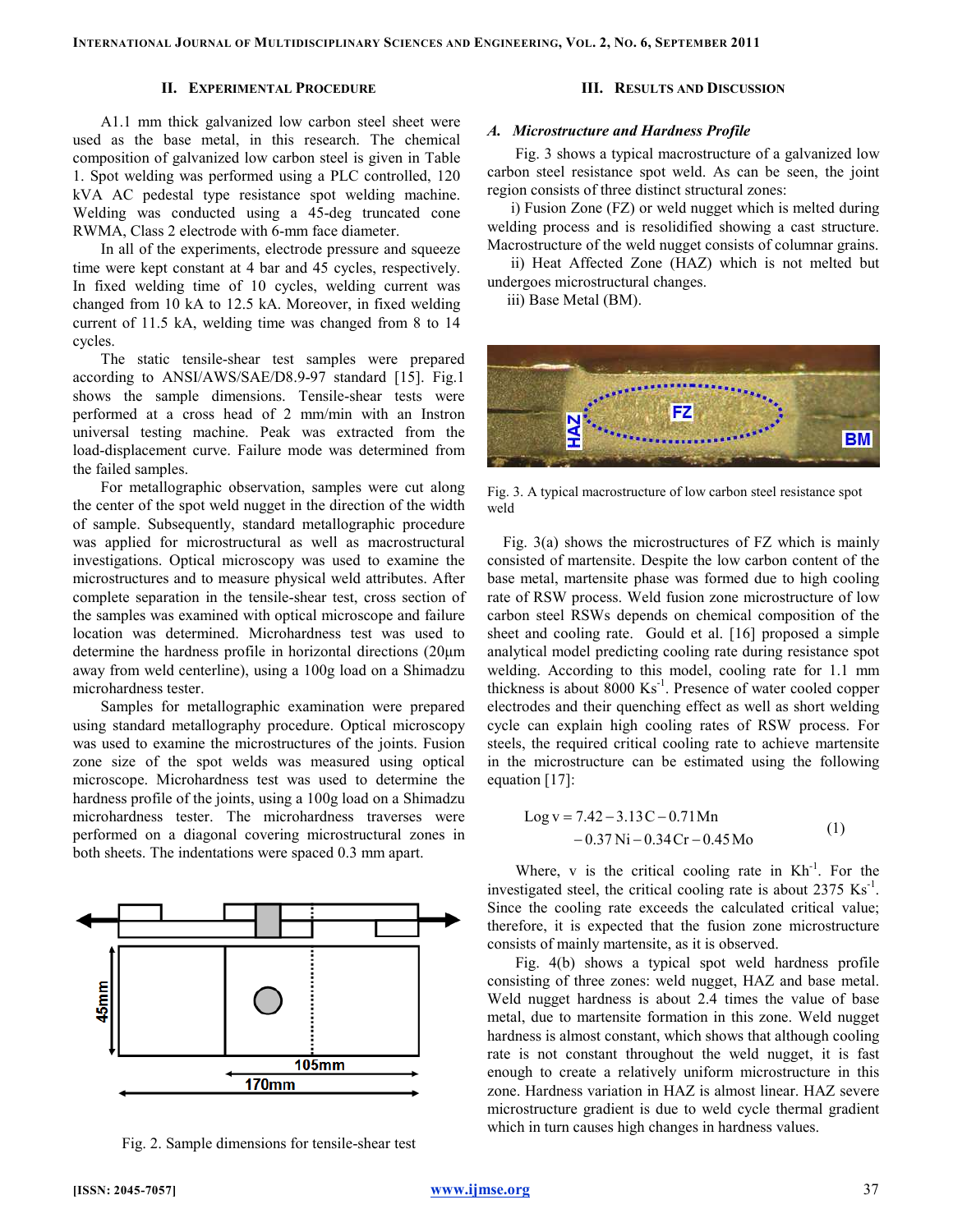



Fig. 4. (a) Microstructure of FZ, (b) a typical hardness profile

#### B. Failure Mode

Two distinct failure modes were observed during the static tensile-shear test: interfacial fracture and nugget pullout, as shown in Fig. 5 (a) and Fig. (b).

It is well known that FZ size is the key physical weld attribute controlling the failure mode and mechanical properties of RSWs [9-11]. Effect of welding current on the FZ size is shown in Fig.6a. Fig.6b shows the effect of FZ size on the peak load. FZ size enhanced as the welding current increases due to higher heat generation at sheet/sheet interface. According to Fig. 6 (a) and Fig. (b), the failure mode was changed from IF to PF by increasing the welding current and FZ size. In order to avoid IF mode during tensile-shear test a minimum welding current of 9.5 kA should be used. It is well documented that there is a critical FZ size beyond which spot welds tend to fail in PF mode and below that spot welds tend to fail in IF mode [9-11]. Failure of the spot welds can be considered as a competitive process, i.e. failure occurs in a mode which needs less force. During tensile-shear test, the shear stress at the sheet/sheet interface is the driving force for the interfacial mode, and the tensile stress at the nugget circumference is the driving force for the pullout failure mode

[9-11]. Each driving force has a critical value and the failure occurs in a mode which its driving force reaches its critical value, sooner. The FZ size is the governing parameter determining stress distribution. For small weld nuggets, the shear stress reaches its critical value before the tensile stress causes necking; thus, failure tends to occur under interfacial mode. Therefore, there is a critical weld FZ size beyond which, the pullout failure mode is expected.



Fig. 5. Observed spot weld failure modes: (a) interfacial, (b) nugget pullout

#### C. Critical Fusion Size

In this section, a simple analytical model is proposed to predict joint failure mode during the tensile-shear testing of austenitic stainless steel resistance spot welds. Fusion zone size is the most important parameter determining stress distributions in sheet/sheet interface and weld nugget circumference. For small weld nuggets, before tensile stress causes necking shear stress reaches its critical value, as a result failure tends to occur under the interfacial failure mode. Therefore, in this section an attempt was made to estimate a minimum fusion zone size necessary to ensure nugget pullout failure mode during the tensile-shear test.

Considering nugget as a cylinder with (d) diameter, failure load at the interfacial failure mode (PIF) could be expressed as equation (2) assuming uniform distribution of shear stress in the weld interface: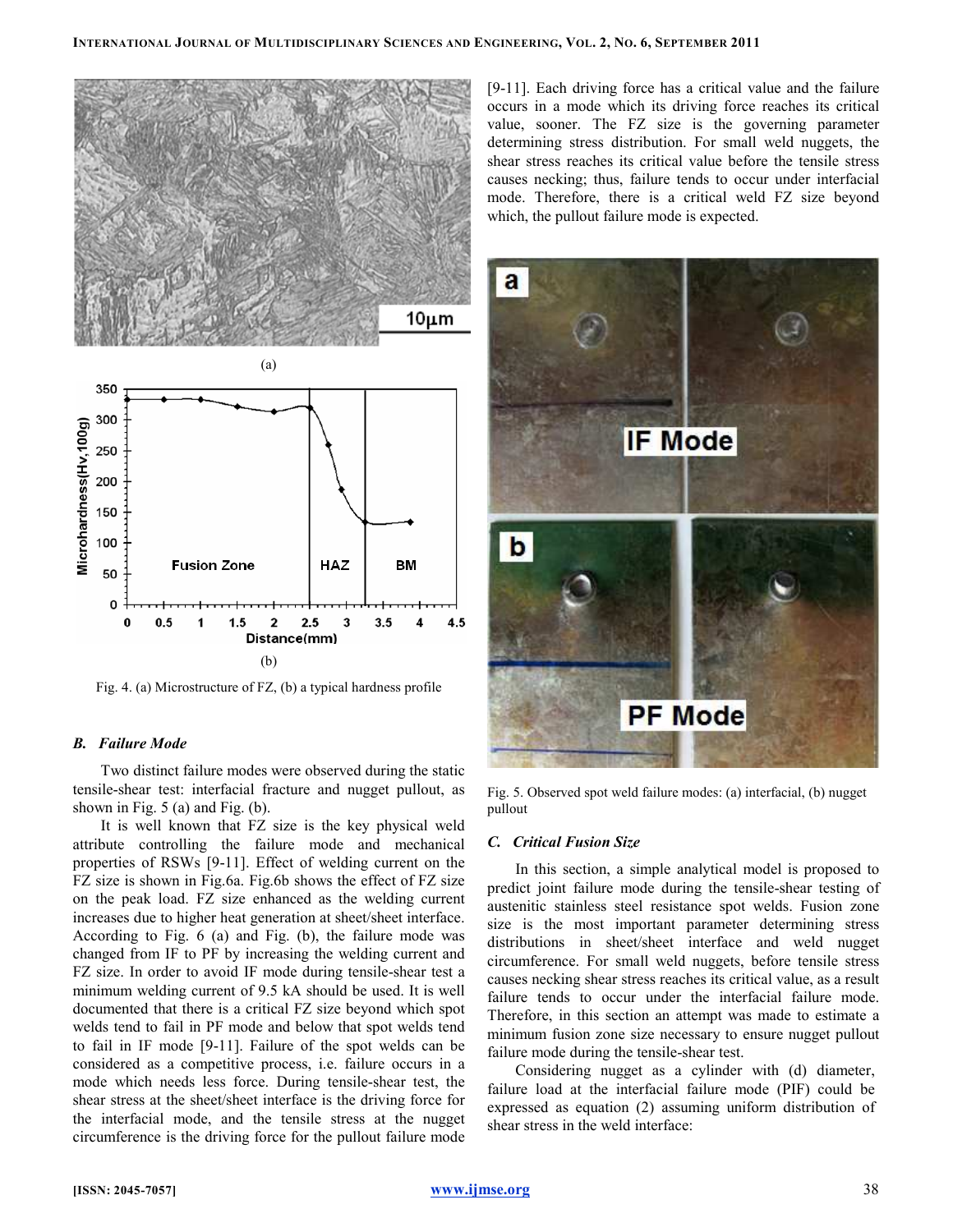

Fig. 6. (a) Effect of welding current on FZ size, (b) effect of FZ size on the peak load

$$
P_{IF} = \left(\frac{\pi d^2}{4}\right) \tau_{FZ} \tag{2}
$$

Where:  $\tau_{FZ}$  is the shear ultimate strength of the FZ. In the pullout failure mode, it is assumed that failure occurs when maximum radial stress at the circumference of one half of the cylindrical nugget reaches the ultimate strength of the failure location. Therefore, equation (3) is suggested for the pullout failure of spot weld in the tensile-shear test.

$$
P_{PF} = \pi dt \sigma_{PFL}
$$
 (3)

Where:  $\sigma_{\text{PFL}}$  is the ultimate tensile strength of pullout failure location. Failure is a competitive process, i.e. spot weld failure occurs in a mode which requires smaller force, i.e. force that will be first attained. A critical fusion zone size  $(d_{Cr})$  can be defined which determines which one of the failure modes happens. Spot welds with  $d < d_{Cr}$  tend to fail via interfacial failure and welds with  $d>d_{Cr}$  tend to fail via nugget pullout failure mode.

Therefore, to obtain critical nugget diameter,  $d_{Cr}$ , equations (2) and (3) are intersected resulting in equation (4):

$$
d_{Cr} = 4t \frac{(\sigma_{UTS})_{FL}}{\tau_{FZ}}
$$
 (4)

Direct measurement of the mechanical properties of different regions of spot weld is difficult. It is well known that there is a direct relationship between steels tensile strength and their hardness. Also, shear strength of materials can be related linearly to their tensile strength by a constant coefficient, f. According to Tresca criterion is 0.5. On that account, equation 4 can be rewritten as follows:

$$
d_{Cr} = 4t \frac{H_{FL}}{f \times H_{FZ}} \tag{5}
$$

According to equation (5), the critical fusion zone size depends on the FZ and failure location hardness, in addition to sheet thickness. For a constant sheet thickness, decreasing the ratio of fusion zone hardness to failure location hardness raises its tendency to fail under the interfacial failure mode (i.e. larger  $d_{Cr}$ ).

Fig. 5 shows the cross section of a sample failed through the pullout failure mode during the tensile-shear test. The necking due to plastic deformation is evident in the one leg. The failure of the spot weld appears to be initiated near the middle of the nugget circumference, and then propagated by necking/shear along the nugget circumference until the upper sheet is torn off. The observed mechanism is in agreement with that of mentioned by Zuniga and Sheppard [18]. As can be seen from Fig.7, the pullout failure location is at the base metal (BM). This can be attributed to the low hardness of the base metal rather than HAZ and fusion zone which provide a preferential location for necking during the tensile-shear test.



Fig. 7. Cross section of fracture surfaces of spot welds in tensileshear test: One leg of the lower sheet and one leg of the upper are subjected to tensile stress.

In the case of low carbon galvanized steel, average FZ hardness is approximately 335 HV and hardness of the base metal is about 140HV. Therefore, the hardness ratio of FZ to failure location is about 2.4. By substituting these values in equation 5, critical fusion zone size is calculated to be 3.7 mm.